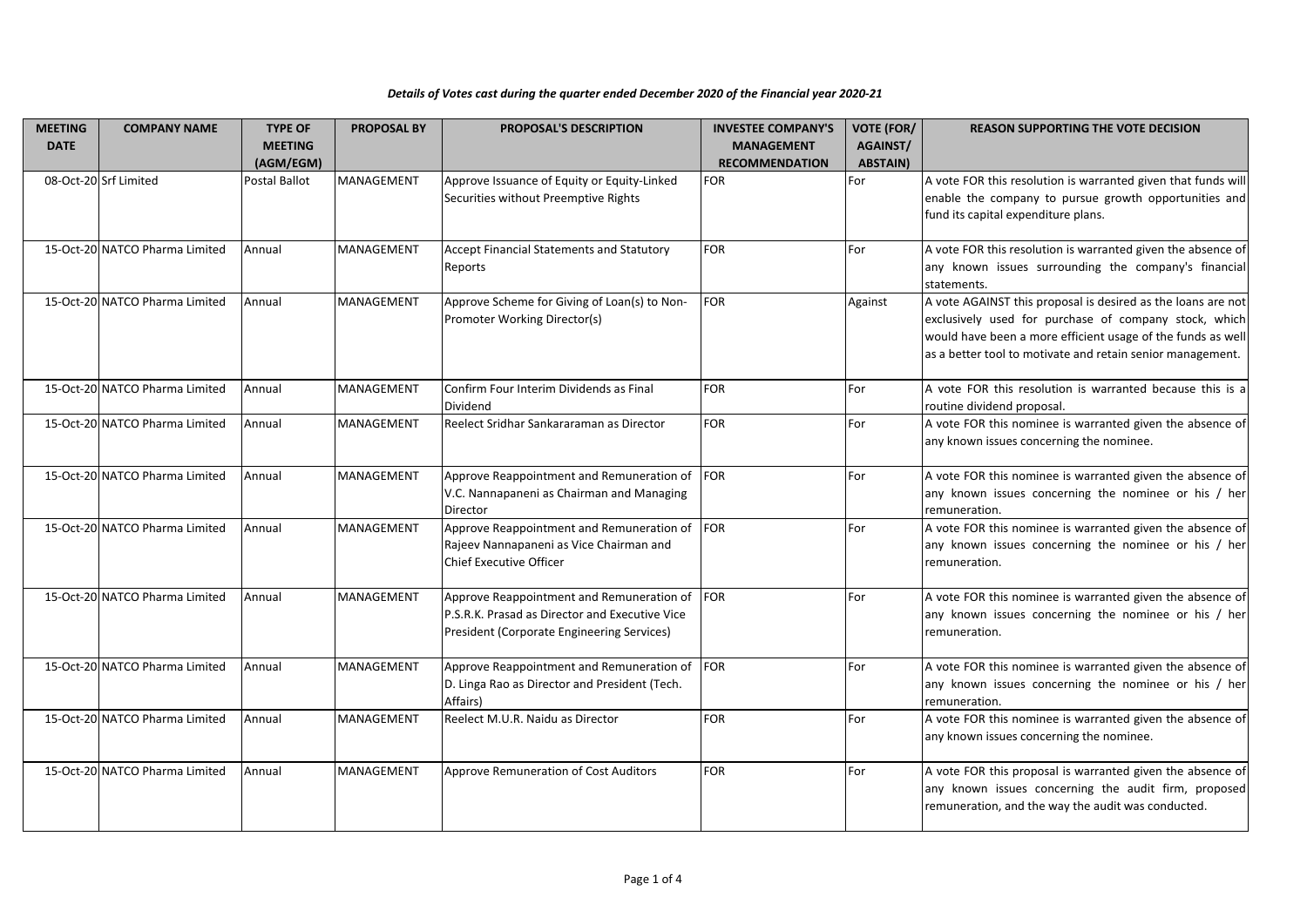| <b>MEETING</b><br><b>DATE</b> | <b>COMPANY NAME</b>                                          | <b>TYPE OF</b><br><b>MEETING</b><br>(AGM/EGM) | <b>PROPOSAL BY</b> | <b>PROPOSAL'S DESCRIPTION</b>                                                                                          | <b>INVESTEE COMPANY'S</b><br><b>MANAGEMENT</b><br><b>RECOMMENDATION</b> | <b>VOTE (FOR/</b><br><b>AGAINST/</b><br><b>ABSTAIN)</b> | <b>REASON SUPPORTING THE VOTE DECISION</b>                                                                                                                                                                                                                                                                                                                                |
|-------------------------------|--------------------------------------------------------------|-----------------------------------------------|--------------------|------------------------------------------------------------------------------------------------------------------------|-------------------------------------------------------------------------|---------------------------------------------------------|---------------------------------------------------------------------------------------------------------------------------------------------------------------------------------------------------------------------------------------------------------------------------------------------------------------------------------------------------------------------------|
|                               | 30-Oct-20 AU Small Finance Bank<br>Limited                   | Special                                       | MANAGEMENT         | Approve Variable Pay for FY 2019-20 and<br>Remuneration for FY 2020-21 of Sanjay Agarwal<br>as Managing Director & CEO | <b>FOR</b>                                                              | Abstain                                                 | HSBC MF will not exercise voting rights in the stocks of the<br>banking companies in India in accordance with the RBI<br>approval letter dated May 23, 2008.                                                                                                                                                                                                              |
|                               | 30-Oct-20 AU Small Finance Bank<br>Limited                   | Special                                       | MANAGEMENT         | Approve Variable Pay for FY 2019-20 and<br>Remuneration for FY 2020-21 of Uttam<br>Tibrewal as Whole Time Director     | <b>FOR</b>                                                              | Abstain                                                 | HSBC MF will not exercise voting rights in the stocks of the<br>banking companies in India in accordance with the RBI<br>approval letter dated May 23, 2008.                                                                                                                                                                                                              |
|                               | 18-Nov-20 Tata Consultancy Services Postal Ballot<br>Limited |                                               | MANAGEMENT         | Approve Buyback of Equity Shares                                                                                       | <b>FOR</b>                                                              | For                                                     | A vote FOR this proposal is warranted given the provisions<br>on the volume and duration for the share buyback are<br>within acceptable limits.                                                                                                                                                                                                                           |
|                               | 22-Nov-20 Aditya Birla Fashion and<br><b>Retail Limited</b>  | Postal Ballot                                 | <b>MANAGEMENT</b>  | Approve Issuance of Equity Shares to Flipkart<br>Investments Private Limited on Preferential<br><b>Basis</b>           | <b>FOR</b>                                                              | For                                                     | A vote FOR this resolution is warranted in light of the<br>following:<br>- The proposal would enable the company to accelerate its<br>omni-channel strategy through which it will expand the<br>reach of its portfolio brands<br>The issue price is at a premium to the current market<br>price.<br>The dilution to existing public shareholders is deemed<br>reasonable. |
|                               | 27-Nov-20 UTI Asset Management<br>Company Limited            | Annual                                        | MANAGEMENT         | Accept Financial Statements, Consolidated<br>statement and Statutory Reports                                           | <b>FOR</b>                                                              | For                                                     | A vote FOR this resolution is warranted given the absence of<br>any known issues surrounding the company's financial<br>statements.                                                                                                                                                                                                                                       |
|                               | 27-Nov-20 UTI Asset Management<br>Company Limited            | Annual                                        | MANAGEMENT         | Approve Dividend                                                                                                       | <b>FOR</b>                                                              | For                                                     | A vote FOR this resolution is warranted because this is a<br>routine dividend proposal.                                                                                                                                                                                                                                                                                   |
|                               | 27-Nov-20 UTI Asset Management<br>Company Limited            | Annual                                        | MANAGEMENT         | Authorize Board to Fix Remuneration of<br><b>Auditors</b>                                                              | <b>FOR</b>                                                              | For                                                     | A vote FOR this proposal is warranted given the absence of<br>any known issues concerning the audit firm, proposed<br>remuneration, and the way the audit was conducted.                                                                                                                                                                                                  |
|                               | 27-Nov-20 UTI Asset Management<br>Company Limited            | Annual                                        | MANAGEMENT         | Reelect Flemming Madsen as Director                                                                                    | <b>FOR</b>                                                              | For                                                     | A vote FOR this nominee is warranted given the absence of<br>any known issues concerning the nominee.                                                                                                                                                                                                                                                                     |
|                               | 27-Nov-20 UTI Asset Management<br>Company Limited            | Annual                                        | MANAGEMENT         | Ratify Article 129 of the Articles of Association                                                                      | <b>FOR</b>                                                              | For                                                     | A vote FOR this resolution is warranted given that the<br>proposed amendment would ensure compliance to the<br>prevailing laws.                                                                                                                                                                                                                                           |
|                               | 27-Nov-20 UTI Asset Management<br>Company Limited            | Annual                                        | MANAGEMENT         | Reelect Dinesh Kumar Mehrotra as Director                                                                              | <b>FOR</b>                                                              | For                                                     | A vote FOR this nominee is warranted given the absence of<br>any known issues concerning the nominee.                                                                                                                                                                                                                                                                     |
|                               | 27-Nov-20 UTI Asset Management<br>Company Limited            | Annual                                        | <b>MANAGEMENT</b>  | Reelect Narasimhan Seshadri as Director                                                                                | <b>FOR</b>                                                              | For                                                     | A vote FOR this nominee is warranted given the absence of<br>any known issues concerning the nominee.                                                                                                                                                                                                                                                                     |

## *Details of Votes cast during the quarter ended December 2020 of the Financial year 2020-21*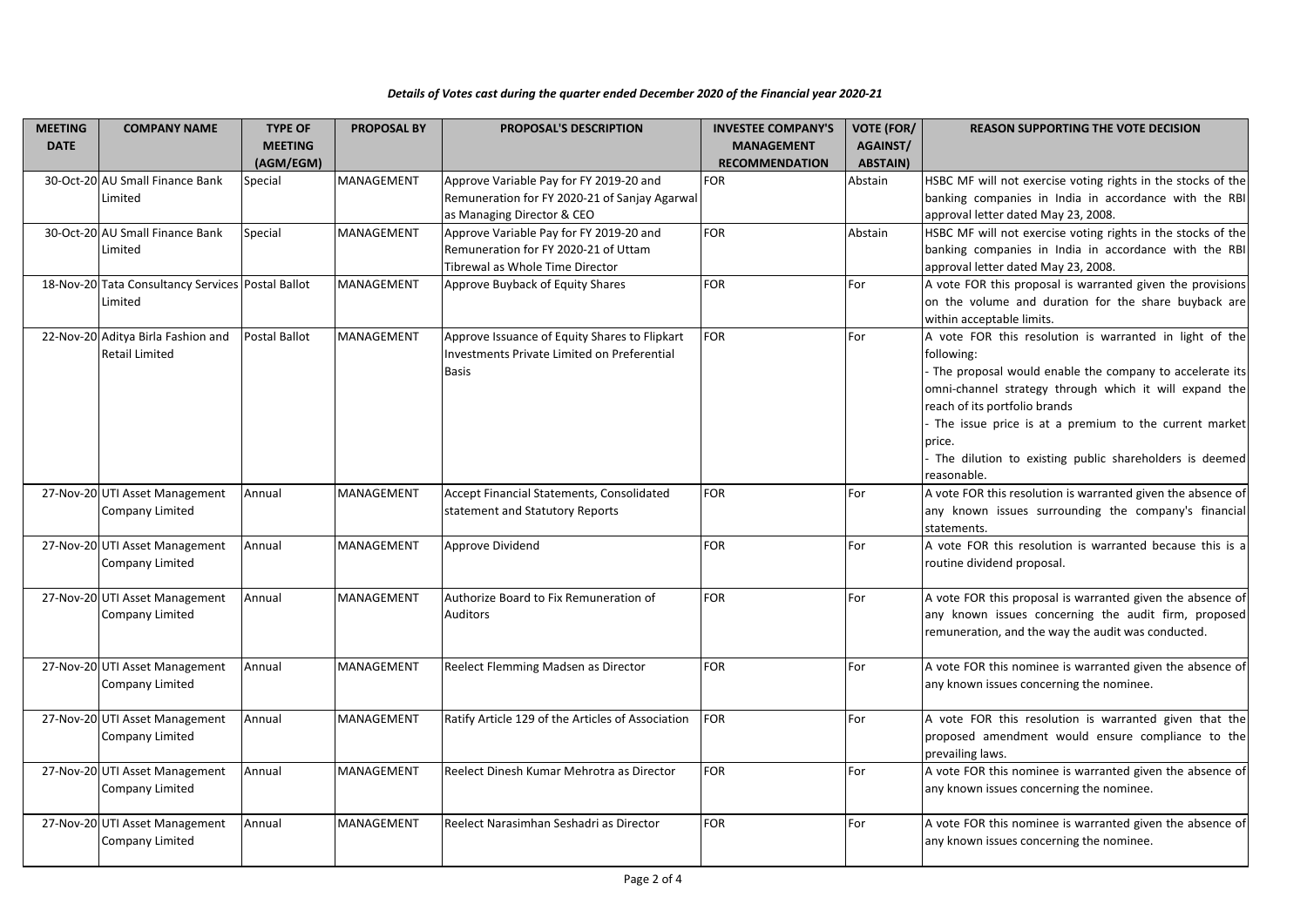## *Details of Votes cast during the quarter ended December 2020 of the Financial year 2020-21*

| <b>MEETING</b> | <b>COMPANY NAME</b>                                | <b>TYPE OF</b>                      | <b>PROPOSAL BY</b> | <b>PROPOSAL'S DESCRIPTION</b>                                                                                           | <b>INVESTEE COMPANY'S</b> | <b>VOTE (FOR/</b> | <b>REASON SUPPORTING THE VOTE DECISION</b>                                                                                                                                                                                                                                                                                           |
|----------------|----------------------------------------------------|-------------------------------------|--------------------|-------------------------------------------------------------------------------------------------------------------------|---------------------------|-------------------|--------------------------------------------------------------------------------------------------------------------------------------------------------------------------------------------------------------------------------------------------------------------------------------------------------------------------------------|
| <b>DATE</b>    |                                                    | <b>MEETING</b>                      |                    |                                                                                                                         | <b>MANAGEMENT</b>         | <b>AGAINST/</b>   |                                                                                                                                                                                                                                                                                                                                      |
|                |                                                    | (AGM/EGM)                           |                    |                                                                                                                         | <b>RECOMMENDATION</b>     | <b>ABSTAIN)</b>   |                                                                                                                                                                                                                                                                                                                                      |
|                | 01-Dec-20 HDFC Bank Limited                        | Special                             | <b>MANAGEMENT</b>  | Elect Sashidhar Jagdishan as Director                                                                                   | <b>FOR</b>                | Abstain           | HSBC MF will not exercise voting rights in the stocks of the<br>banking companies in India in accordance with the RBI<br>approval letter dated May 23, 2008.                                                                                                                                                                         |
|                | 01-Dec-20 HDFC Bank Limited                        | Special                             | MANAGEMENT         | Approve Appointment and Remuneration of<br>Sashidhar Jagdishan as Managing Director &<br><b>Chief Executive Officer</b> | <b>FOR</b>                | Abstain           | HSBC MF will not exercise voting rights in the stocks of the<br>banking companies in India in accordance with the RBI<br>approval letter dated May 23, 2008.                                                                                                                                                                         |
|                | 03-Dec-20 APL Apollo Tubes Limited Postal Ballot   |                                     | MANAGEMENT         | Approve SUBDIVISION OF EQUITY SHARES<br>FROM THE FACE VALUE OF 10 TO FACE VALUE<br>OF 2 PER SHARE                       | <b>FOR</b>                | For               | A vote FOR this resolution is warranted given the proposals<br>may improve the marketability and liquidity of the<br>company's shares and would have no material economic<br>impact on shareholders.                                                                                                                                 |
|                | 03-Dec-20 APL Apollo Tubes Limited   Postal Ballot |                                     | MANAGEMENT         | ALTERATION OF CAPITAL CLAUSE OF<br>MEMORANDUM OF ASSOCIATION OF HE<br><b>COMPANY</b>                                    | <b>FOR</b>                | For               | A vote FOR this resolution is warranted given the proposals<br>may improve the marketability and liquidity of the<br>company's shares and would have no material economic<br>impact on shareholders.                                                                                                                                 |
|                | 09-Dec-20 Axis Bank Limited                        | Special                             | MANAGEMENT         | Reelect Ketaki Bhagwati as Director                                                                                     | <b>FOR</b>                | Abstain           | HSBC MF will not exercise voting rights in the stocks of the<br>banking companies in India in accordance with the RBI<br>approval letter dated May 23, 2008.                                                                                                                                                                         |
|                | 09-Dec-20 Axis Bank Limited                        | Special                             | MANAGEMENT         | Elect Meena Ganesh as Director                                                                                          | <b>FOR</b>                | Abstain           | HSBC MF will not exercise voting rights in the stocks of the<br>banking companies in India in accordance with the RBI<br>approval letter dated May 23, 2008.                                                                                                                                                                         |
|                | 09-Dec-20 Axis Bank Limited                        | Special                             | MANAGEMENT         | Elect Gopalaraman Padmanabhan as Director                                                                               | <b>FOR</b>                | Abstain           | HSBC MF will not exercise voting rights in the stocks of the<br>banking companies in India in accordance with the RBI<br>approval letter dated May 23, 2008.                                                                                                                                                                         |
|                | 11-Dec-20 Prestige Estates Projects<br>Limited     | Extraordinary<br>General<br>Meeting | MANAGEMENT         | Approve Divestment of Asset(s)/<br>Undertaking(s)/ Director or Indirect Interest of<br>the Company                      | <b>FOR</b>                | For               | Company has disclosed key operating metrics for each of<br>the to-be divested assets. Based on those operating metrics,<br>the assessment of valuation for these assets is fair and in<br>line with other commercial transactions. This allays any<br>concerns around this divestment decision and hence a vote<br>FOR is warranted. |
|                | 17-Dec-20 ICICI Securities Limited                 | Postal Ballot                       | <b>MANAGEMENT</b>  | Approve Enhancement of Borrowing Limits                                                                                 | <b>FOR</b>                | For               | A vote FOR this resolution is warranted given the company's<br>sound credit rating and the rationale provided by the<br>company.                                                                                                                                                                                                     |
|                | 17-Dec-20 ICICI Securities Limited                 | Postal Ballot                       | <b>MANAGEMENT</b>  | Approve Enhancement of Existing Limit of<br>Loans, Guarantees and/or Securities in Other<br><b>Body Corporate</b>       | <b>FOR</b>                | For               | A vote FOR this resolution is warranted that the proposal<br>will enable the company to expand its business operations.                                                                                                                                                                                                              |